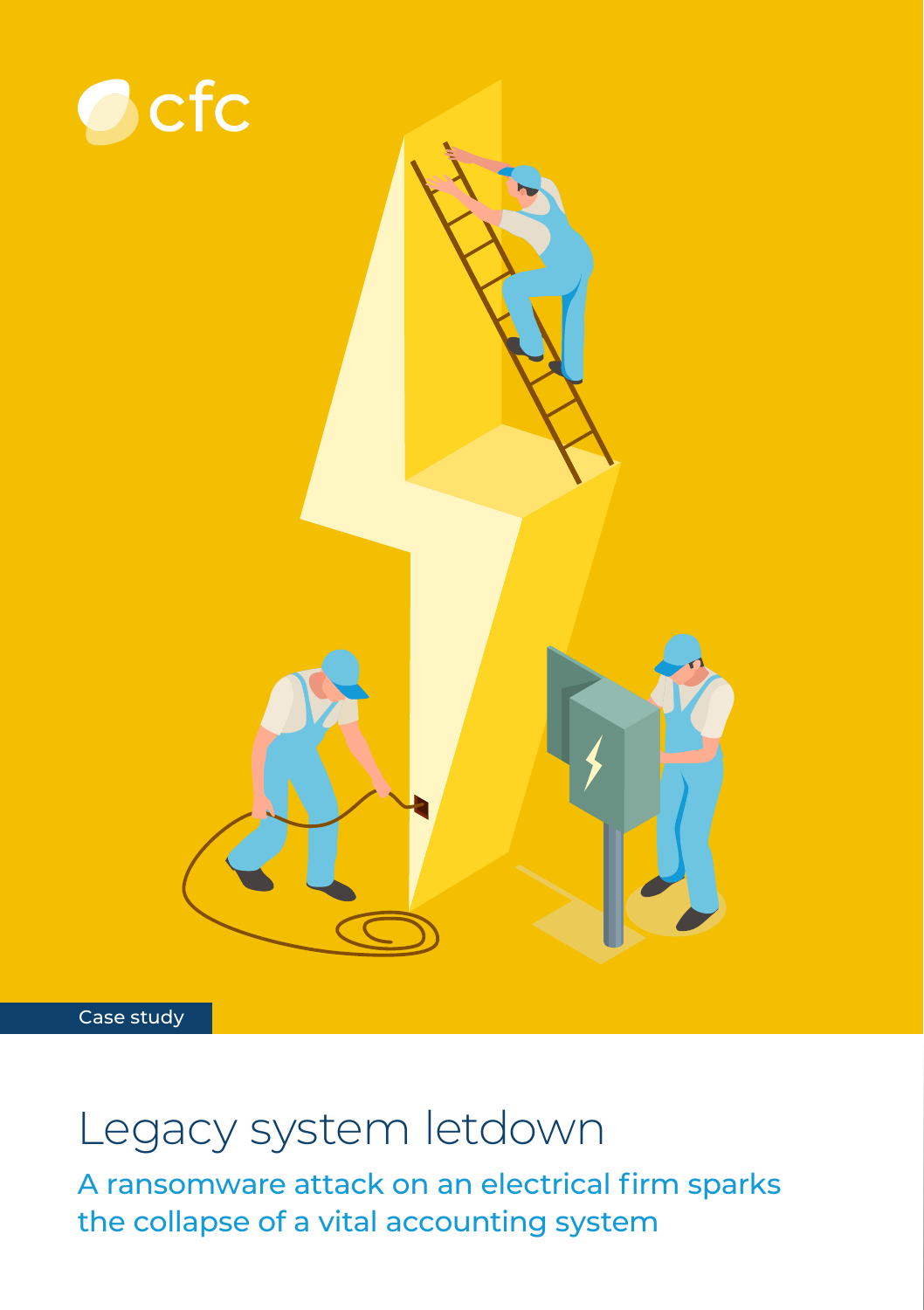Businesses involved in contracting work, such as plumbers, builders and electricians, have generally been slower to purchase cyber insurance policies. Because they typically don't hold large amounts of sensitive data and they don't usually rely on their computer systems to carry out their day-to-day work, businesses of this nature often don't believe they are overly exposed to cyber risk.

However, most modern companies utilise their computer systems to perform certain business functions in one way or another. Should those systems become unavailable or cease to function properly as a result of a cyber attack, it can have a deleterious impact on the business in question and result in substantial costs being incurred.

One of our policyholders affected in such a way was a small electrical contracting firm. One of the primary activities of the firm involves installing and maintaining electrical systems for both private individuals and companies. Aside from the front line work carried out by the electricians, they also have an office function where most of the administrative activities are carried out, such as taking calls from customers, preparing work orders for electricians on the ground, sending out invoices for work completed and preparing the business's financial accounts.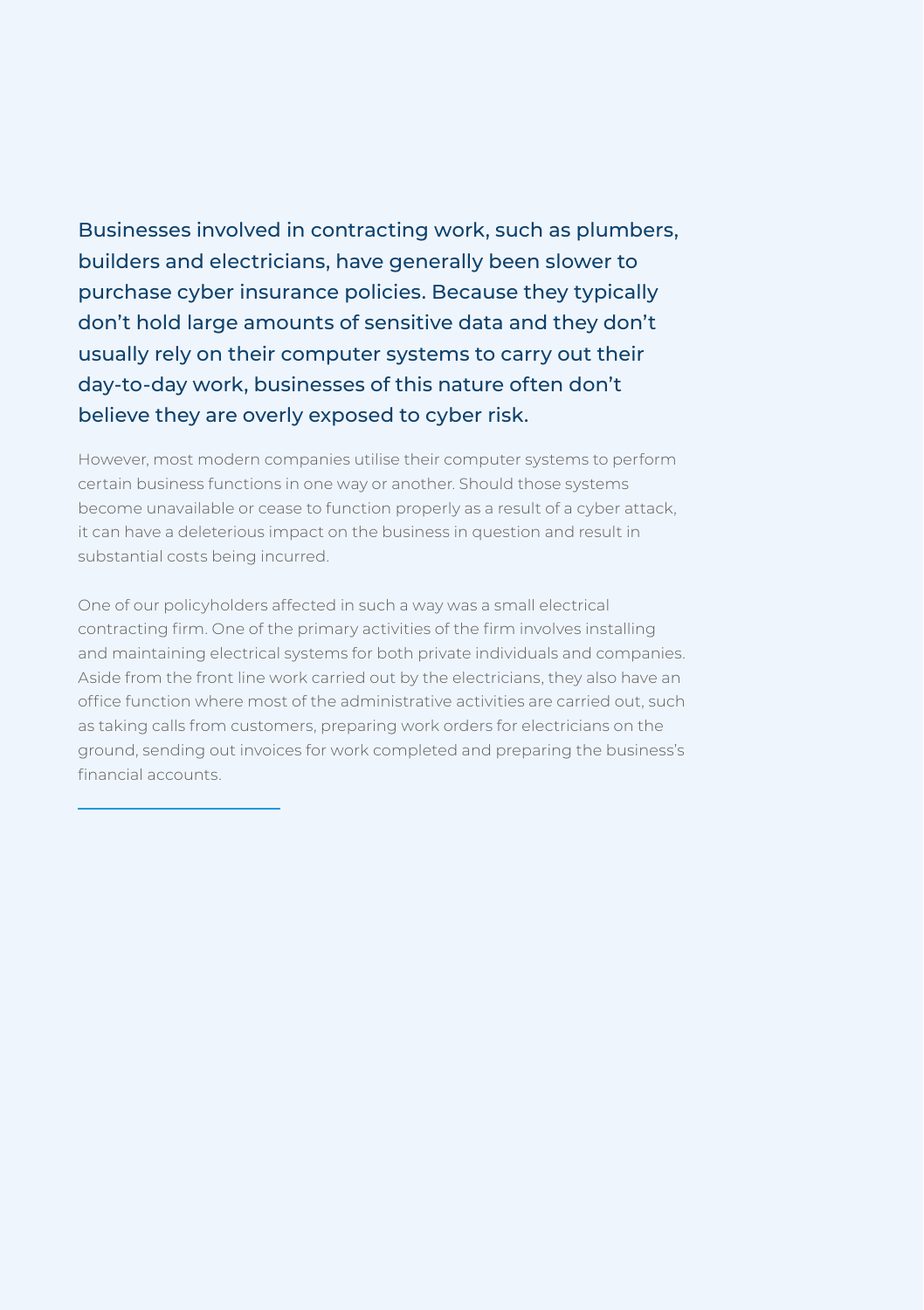## Business operations go down to the wire

Back in July 2018, one of the firm's employees received what they thought was a legitimate looking email in their inbox. The email stated that the sender was looking for a job and that they had attached their résumé for their perusal. Although the business in question was not actively recruiting at the time, the employee's curiosity got the better of them and they clicked on the attachment. The attachment actually contained a ransomware variant and when it was opened by the employee, it encrypted all of the business's computer programs, requiring a \$5,000 ransom payment to decrypt the data.

Having realised that they were now locked out of their systems, the policyholder reported the situation to CFC's incident response team a day later. Under normal circumstances, the usual response would be to help the policyholder recover from a back-up. However, it soon transpired that this wouldn't be possible, as the company's back-ups for the last few years had not been saved externally and so they too were encrypted by the ransomware.

This left the policyholder with little option but to pay the ransom demand. Working with one of our

partners, we began negotiations with the cybercriminals responsible for the attack, reimbursed our policyholder for the ransom payment, received the decryption key and began the process of decrypting the affected programs.

In total, this process took four days from the reporting of the incident to the business regaining full access to their computer systems again. However, this still meant that during this time the policyholder's **office** staff were unable to access any of the key programs that they used on a daily basis to carry out their

jobs, and they had to resort to doing these tasks manually instead. For example, all quotes and estimates to customers had to be written down by hand; any feedback from customers or changes in their status or addresses had to be noted down by hand for future re-entry onto the insured's computer systems; all orders for new equipment from suppliers had to be filled out manually; and because the business's invoicing and accounting system was down, they couldn't take credit card payments and had to tell any customers looking to pay by this method that they would contact them at a later date for payment collection.

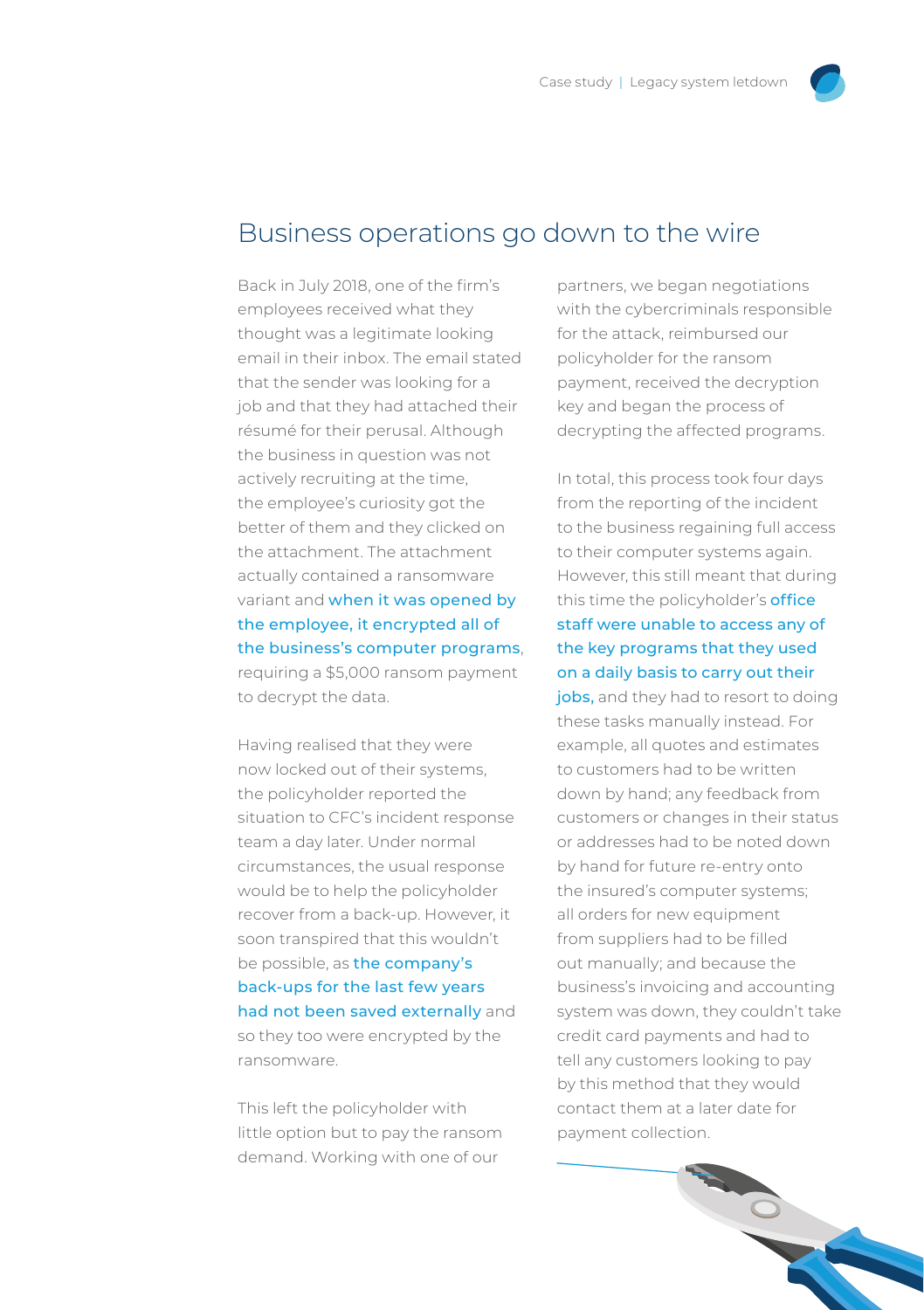## Faulty program leads to manual data re-entry

All of this manual processing was having a damaging impact on worker productivity and it came as a welcome relief to the policyholder when the decryption process was completed and access to their computer programs was restored. However, this wasn't the end of the matter. Although the decryption process had been successfully carried out, not all of the insured's computer programs emerged unscathed from the attack.

The firm had a legacy system in place, which they used to create all of their work orders for electricians and invoices for customers, as well as being used for the maintenance of the business's accounting records. Even though this program had been decrypted and was accessible by employees, the ransomware attack unintentionally resulted in serious issues with its performance.

For example, tables were missing headers and were not formatting correctly; numerous records were corrupted or duplicated; figures were randomly changing on accounting documents; and error messages were constantly popping up and

preventing work from being saved. Worst of all, the program was now running extremely slowly. Prior to the ransomware attack, for instance, it would only take a minute or so to run off a report from the program, but after the attack, it could take anywhere from ten minutes to half an hour.

Despite numerous attempts to restore functionality to the program, it was still not operating effectively more than a month after the attack. And this was resulting in numerous problems for the business, such as a lack of accuracy in financial reporting, a significant dip in productivity for the processing of work orders and invoices, as well as a general reduction in the ability to provide prompt and effective customer service.

Thankfully the business had maintained paper records for the data contained on the affected program and so the decision was taken to abandon the legacy system and move over to a new program instead. In order to do so, employees were required to work overtime to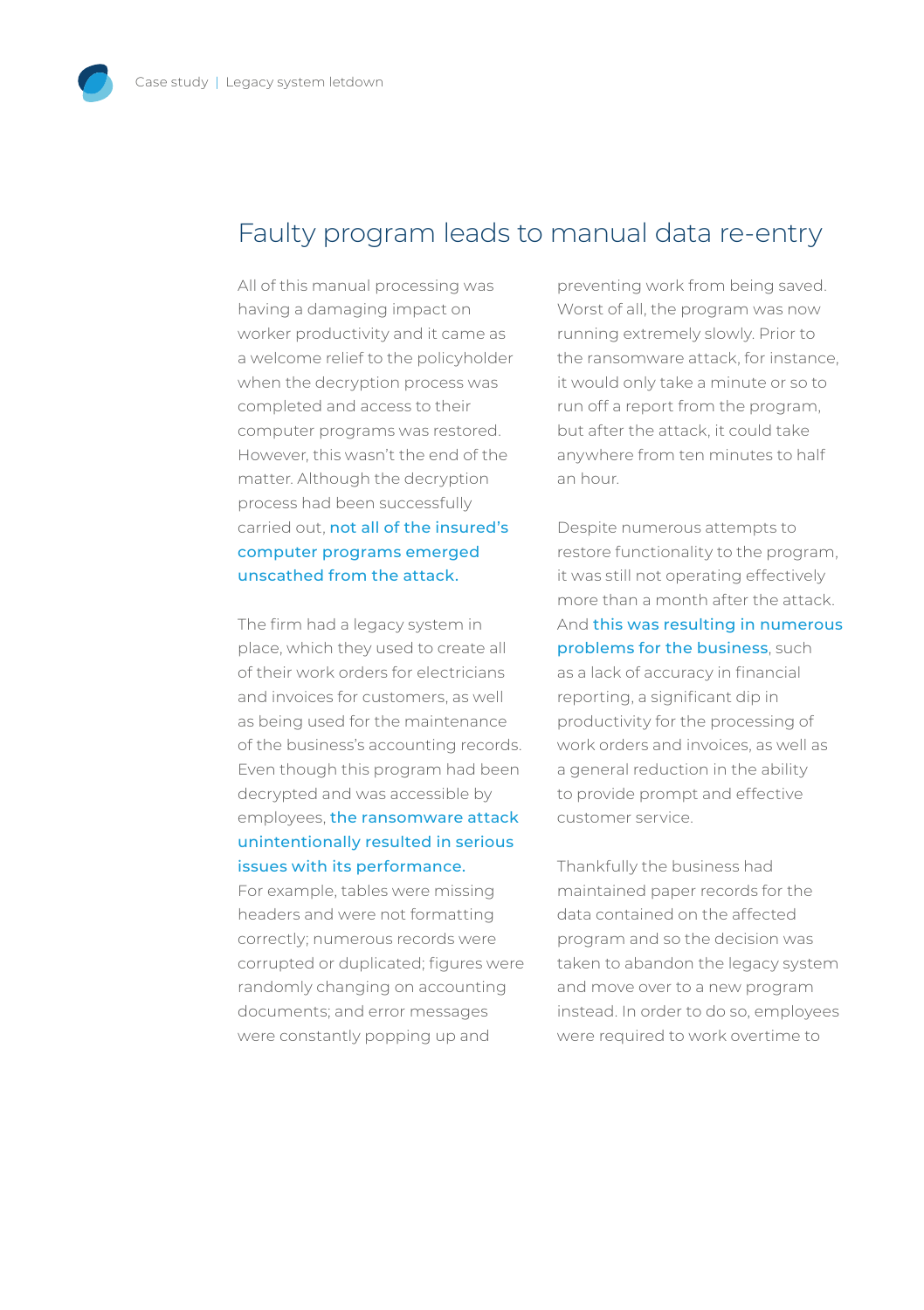

manually re-enter data from the paper records onto the new program, amounting to some 1,562 hours in total. The business also had to hire in a number of temporary employees to assist with this data re-entry work, amounting to a further 521 hours spent on this task.

The cost to carry out this major data re-entry task came to some \$58,887. This came on top of the \$22,500 incurred to deal with the initial ransomware incident, bringing the total claim costs to \$81,387.

Even though this program had been decrypted and was accessible by employees, the ransomware attack unintentionally resulted in serious issues with its performance. For example, tables were missing headers and were not formatting correctly